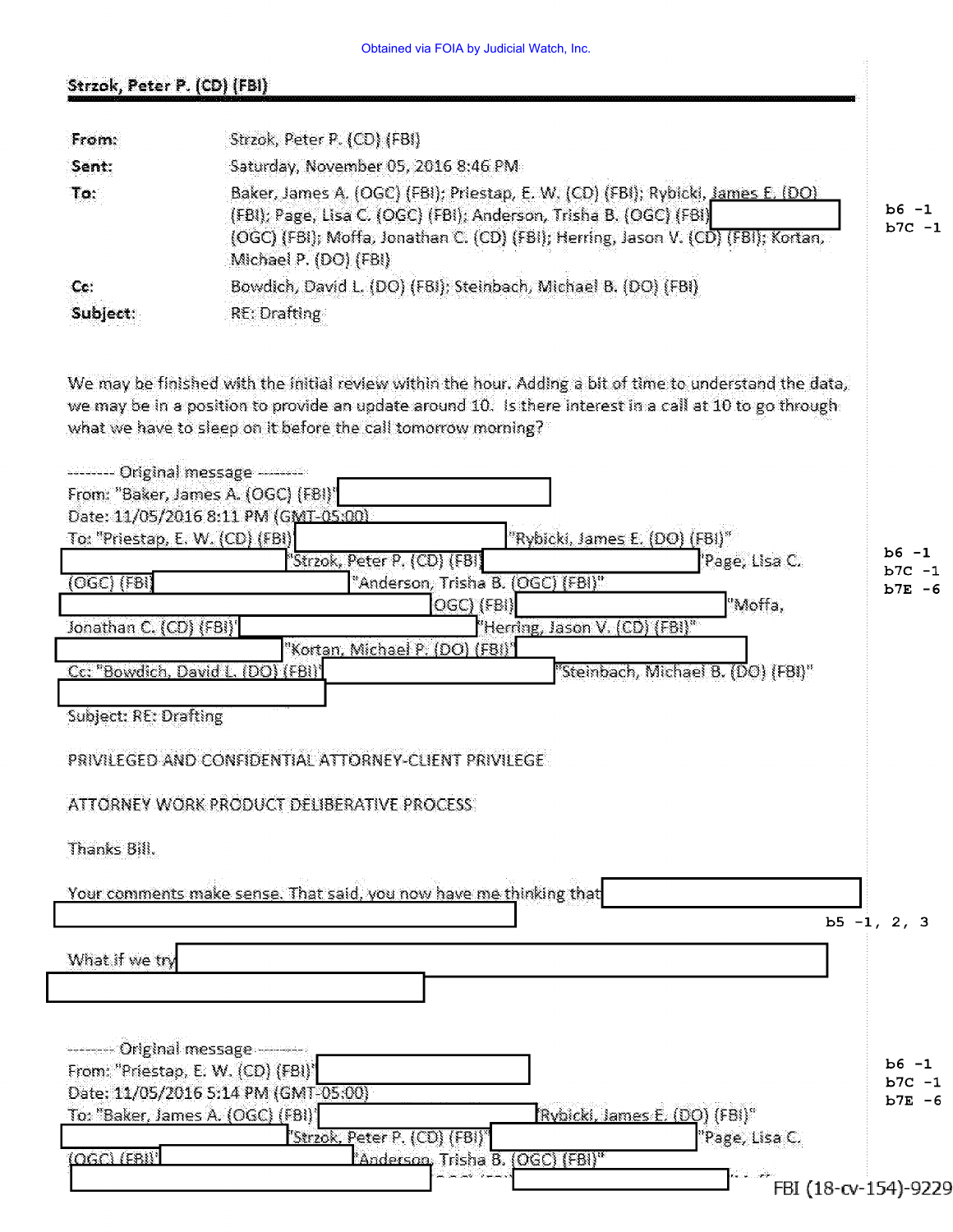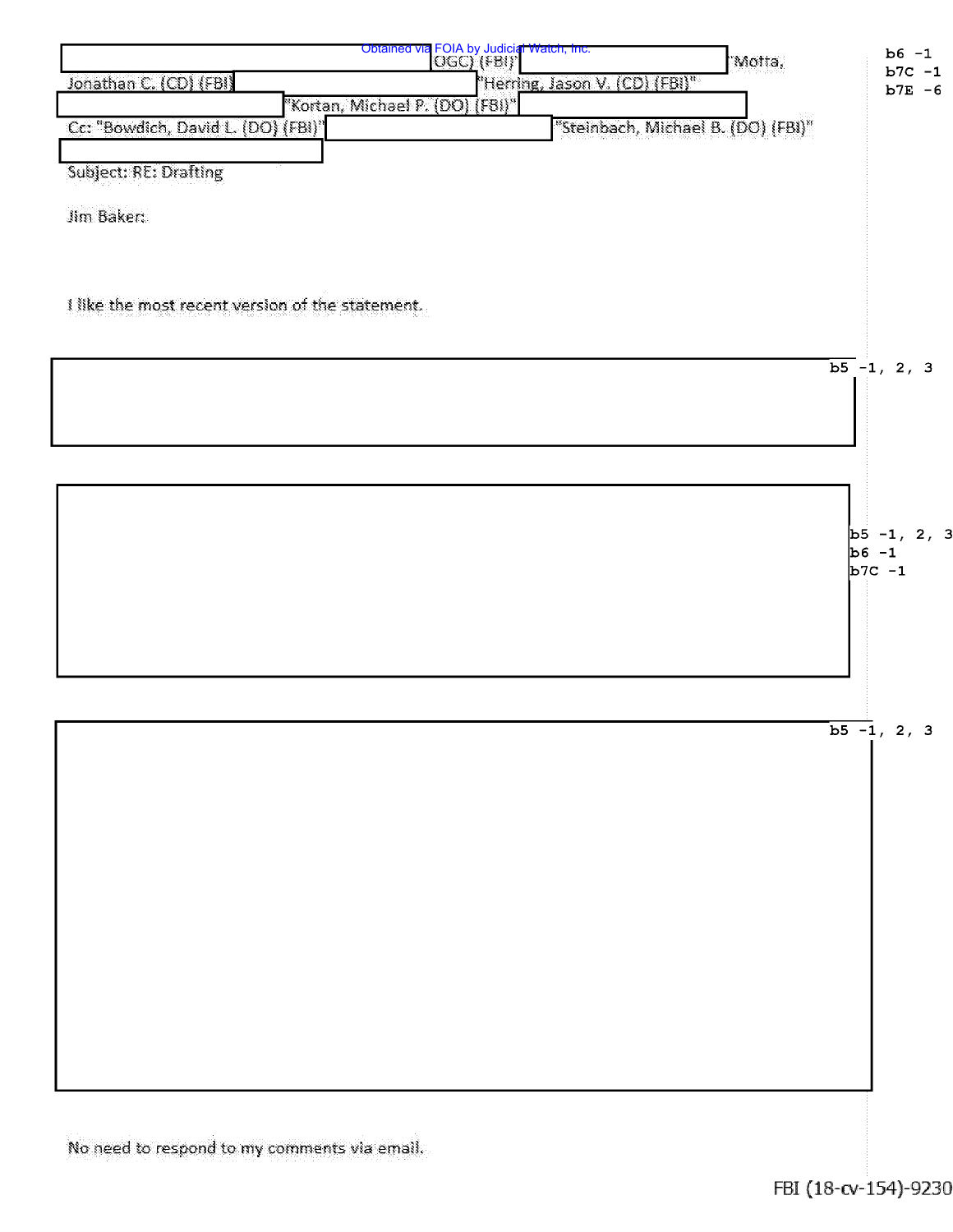| Thank you,<br>Bill<br>From: Baker, James A. (OGC) (FBI)<br>Sent: Saturday, November 05, 2016 2:14 PM<br>To: Rybicki, James E. (DO) (FBI)<br>Priestap, E. W. (CD) (FBI)<br>Strzok, Peter P. (CD) (FBI<br>Page, Lisa C. (OGC) (FBI)<br>Anderson, Trisha B. (OGC) (FBI)<br>'asc)<br>Moffa, Jonathan C. (CD) (FBI)<br>Heming, Jason V.<br>(FB) | $b6 - 1$<br>$b7C -1$<br>$b7E - 6$ |
|--------------------------------------------------------------------------------------------------------------------------------------------------------------------------------------------------------------------------------------------------------------------------------------------------------------------------------------------|-----------------------------------|
| Kortan, Michael P. (DO) (FBI)<br>$(CD)$ $(FB)$<br>Cc: Bowdich, David L. (DO) (FBI)<br>Steinbach, Michael B. (DO) (FBI)<br><b>Subject: RE: Drafting</b>                                                                                                                                                                                     |                                   |
| PRIVILEGED AND CONFIDENTIAL                                                                                                                                                                                                                                                                                                                |                                   |
| ATTORNEY-CLIENT PRIVILEGE                                                                                                                                                                                                                                                                                                                  |                                   |
| ATTORNEY WORK PRODUCT                                                                                                                                                                                                                                                                                                                      |                                   |
| <b>DELIBERATIVE PROCESS</b>                                                                                                                                                                                                                                                                                                                |                                   |
| Folks,                                                                                                                                                                                                                                                                                                                                     |                                   |
| Per our conversation, below is a straw man for discussuon<br>Note that my comments are in ALL CAPS and in bold italics.                                                                                                                                                                                                                    | $b5 - 1$                          |
|                                                                                                                                                                                                                                                                                                                                            |                                   |
| Jim                                                                                                                                                                                                                                                                                                                                        |                                   |
|                                                                                                                                                                                                                                                                                                                                            |                                   |
| October 5, 2016 (2:10PM)                                                                                                                                                                                                                                                                                                                   |                                   |
|                                                                                                                                                                                                                                                                                                                                            | $\overline{b5} - 1$ , 2, 3        |
|                                                                                                                                                                                                                                                                                                                                            |                                   |
|                                                                                                                                                                                                                                                                                                                                            | $-154 - 9231$                     |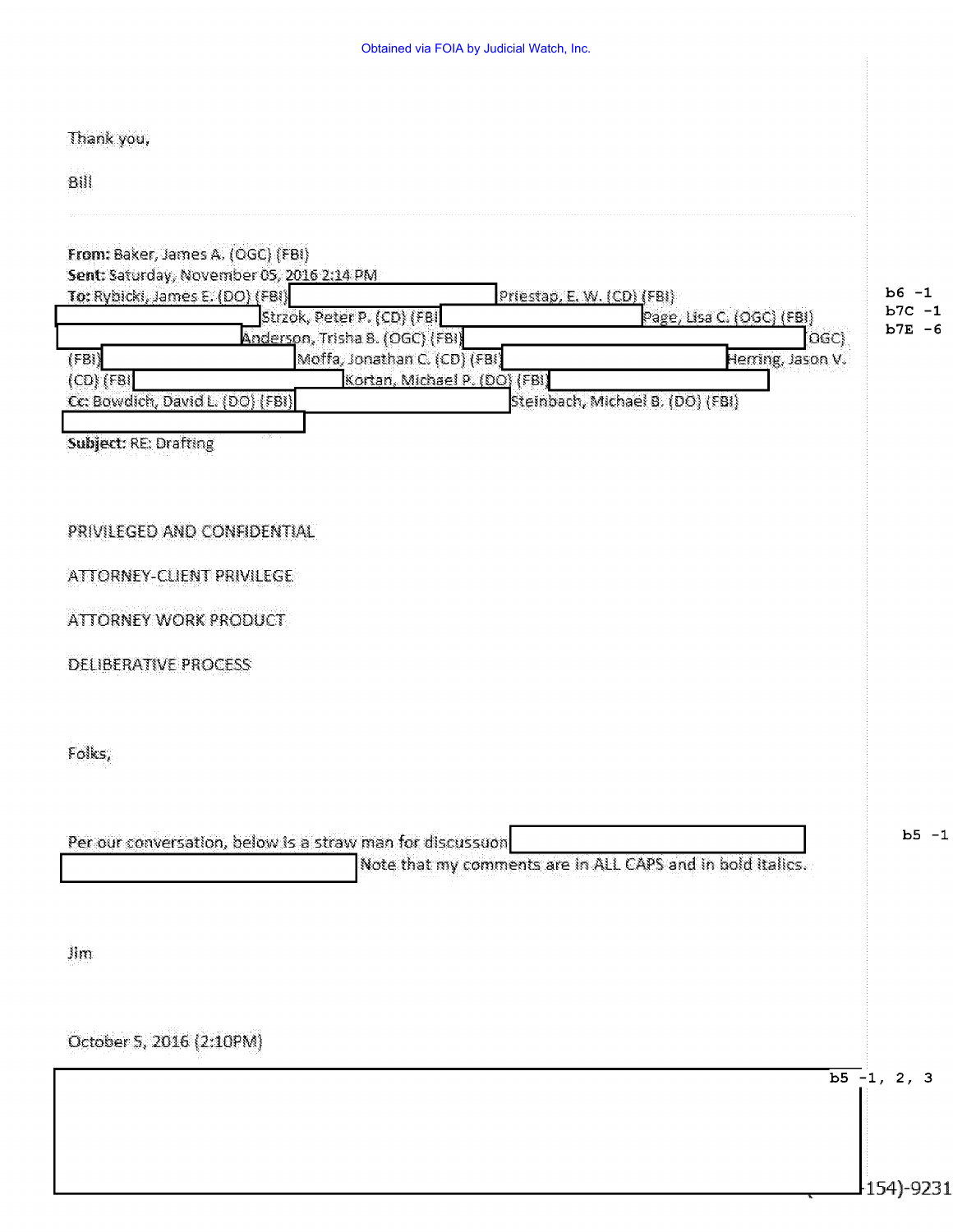| Obtained via FOIA by Judicial Watch, Inc.                                                                         | $b5 - 1, 2, 3$             |                      |
|-------------------------------------------------------------------------------------------------------------------|----------------------------|----------------------|
|                                                                                                                   |                            |                      |
|                                                                                                                   |                            |                      |
|                                                                                                                   |                            |                      |
|                                                                                                                   | $\overline{b5 - 1}$ , 2, 3 |                      |
|                                                                                                                   |                            |                      |
|                                                                                                                   |                            |                      |
|                                                                                                                   |                            |                      |
|                                                                                                                   |                            |                      |
|                                                                                                                   |                            |                      |
|                                                                                                                   |                            |                      |
|                                                                                                                   |                            |                      |
|                                                                                                                   |                            |                      |
|                                                                                                                   |                            |                      |
| $\mathcal{L}^{(1)}_{\mathcal{C}}$                                                                                 |                            |                      |
| -------- Original message --------<br>From: "Rybicki, James E. (DO) [FBI]                                         |                            |                      |
| Date: 11/05/2016 12:35 PM (GMT-05:00)<br><u>To: "Priestap, E. W. (CD) (FBI)"</u><br>"Strzok, Peter P. (CD) (FBI)" |                            |                      |
| "Baker, James A. (OGC)<br>Page, Lisa C. (OGC) (FBI)<br>"Anderson, Trisha B. (OGC) (FBI)"<br>(FB)                  |                            | $b6 - 1$<br>$b7C -1$ |
| $\overline{\text{CGCI}}$ (FBI)<br>"Moffa,                                                                         |                            | $b7E - 6$            |
| Jonathan C. (CD) (FBI)<br>"Herring, Jason V. (CD) (FBI)"<br>"Kortan, Michael P. (DO) (FBI)"                       |                            |                      |
| Cc: "Bowdich, David L. (DO) (FBI)"<br>"Steinbach, Michael B. (DO) (FBI)"                                          |                            |                      |
| Subject: Re: Drafting                                                                                             |                            |                      |
| Revised version based on input. We can discuss at the 1pm update call. Thanks!                                    |                            |                      |
| October 5, 2016 (12:33PM)                                                                                         |                            |                      |
|                                                                                                                   | $\overline{b5 - 1}$ , 2, 3 |                      |
|                                                                                                                   |                            |                      |
|                                                                                                                   |                            |                      |
|                                                                                                                   |                            |                      |